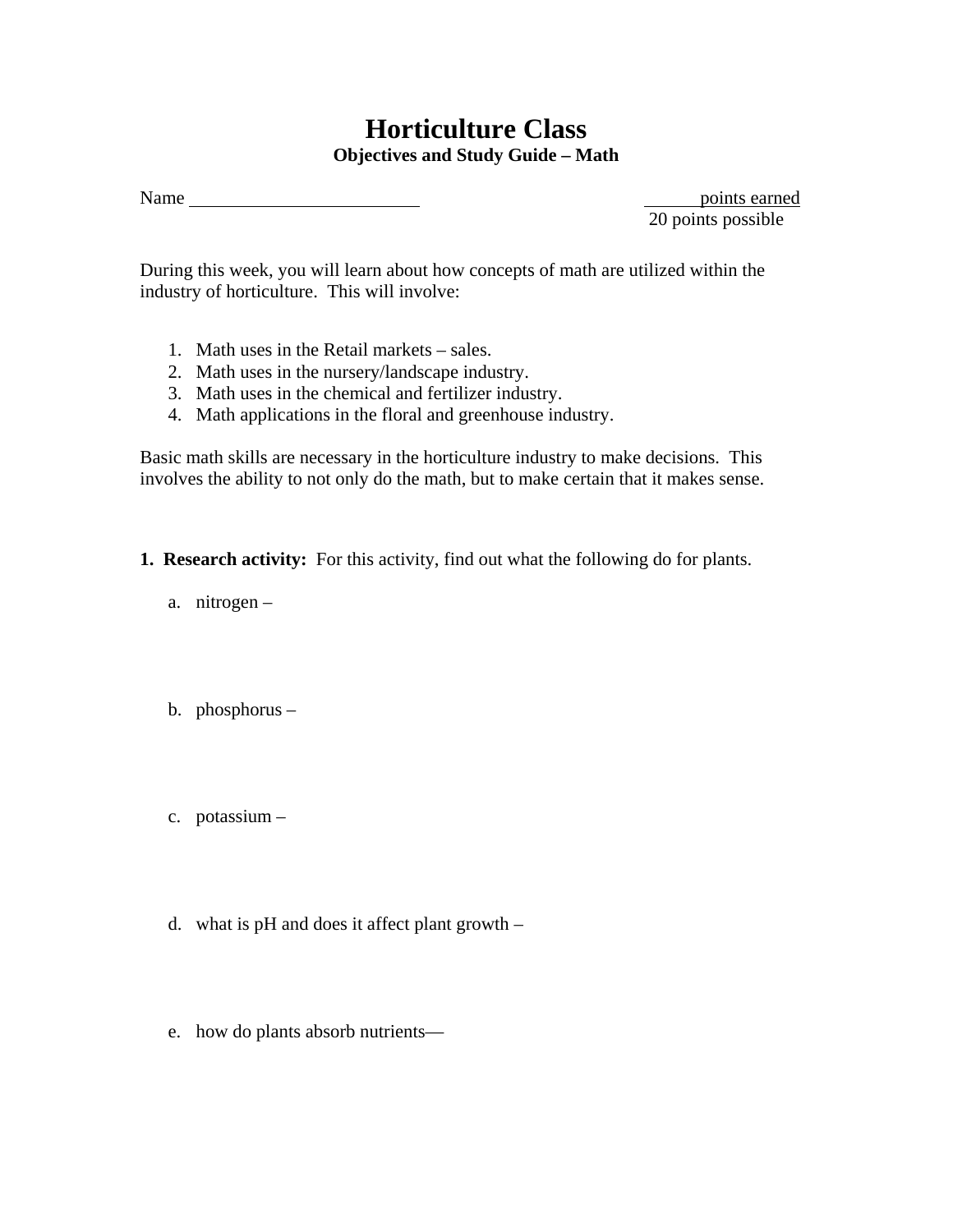- f. What is area and how does it differ from volume?
- g. What is the formula to determine the area of a circle?

# **Problems to solve:**

# **Problem #1: Profit (total income – total expenses)**

This floral shop specializes in selling bonsai planters. In one week they sold 125 bonsai planters to customers that came into the store and another 85 were sold over the internet. Their sales price is \$25.99. They add an additional \$5.99 for shipping and handling on all internet sales. Their cost for the bonsai's is broken down into the following:

- a. bonsai dishes --- \$1.89 each
- b. bonsai plants -- \$2.47 each
- c. soil mixture -- \$ .60 each
- d. misc materials -- \$ .30 each
- e. labor takes 30 minutes to make a dish pay workers \$9.00 per hour
- f.  $S & H $5.99$  for online sales only
- g. Building rent -- \$450 per week includes electricity, heat, insurance, etc.

Given this information, what was their profit for one week in this bonsai business?

 $Income =$ 

 $Expenses =$ 

 $Profit =$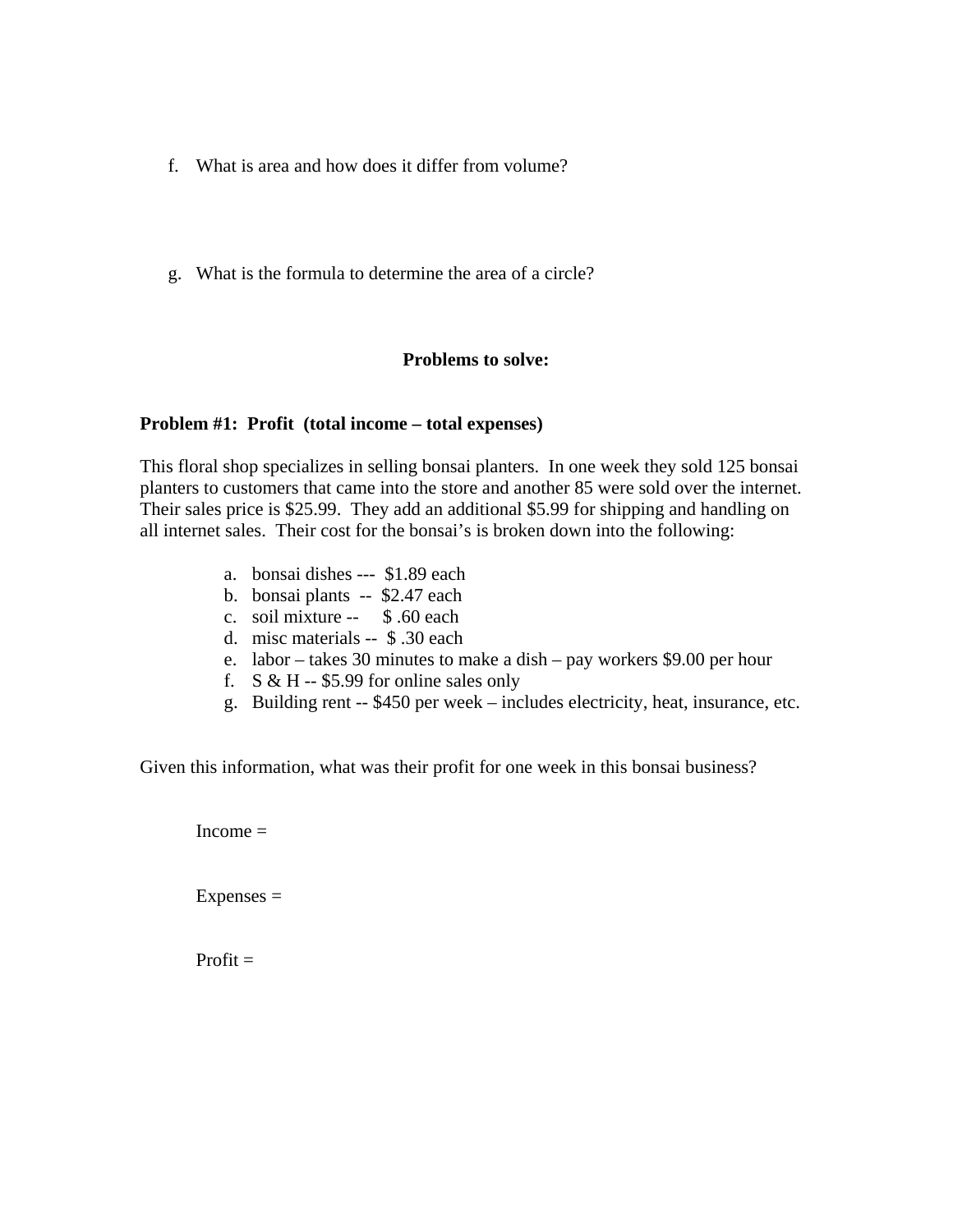# **Problem #2 -- profit**

This floral business on a monthly business sells the following:

- a. 100 dozen roses at \$19.99 per dozen
- b. 500 potted plants at \$ 5.99 each
- c. 250 floral arrangements at \$13.99 each

Their expenses for the above average (expenses includes building costs, labor, and materials) 60% of the retail sales price.

Given this information, what was their profit for one month in this business?

# **Problem #3: profit**

This floral shop sold and delivered an arrangement for \$27.99. There was a delivery fee of \$3.00 (not taxable). Their cost for the arrangement is broken down into the following:

- container  $--$  \$2.19 each
- $\bullet$  plants -- \$3.47 each
- soil mixture -- \$.60 each
- misc materials -- \$ .30 each
- labor takes 30 minutes to make an arrangement pay workers \$7.00 per hour
- delivery takes 20 minutes pay worker \$7.00 per hour

Given this information, what was their profit for this arrangement?

Also, if sales tax is 6%, what did they charge the customer for this arrangement?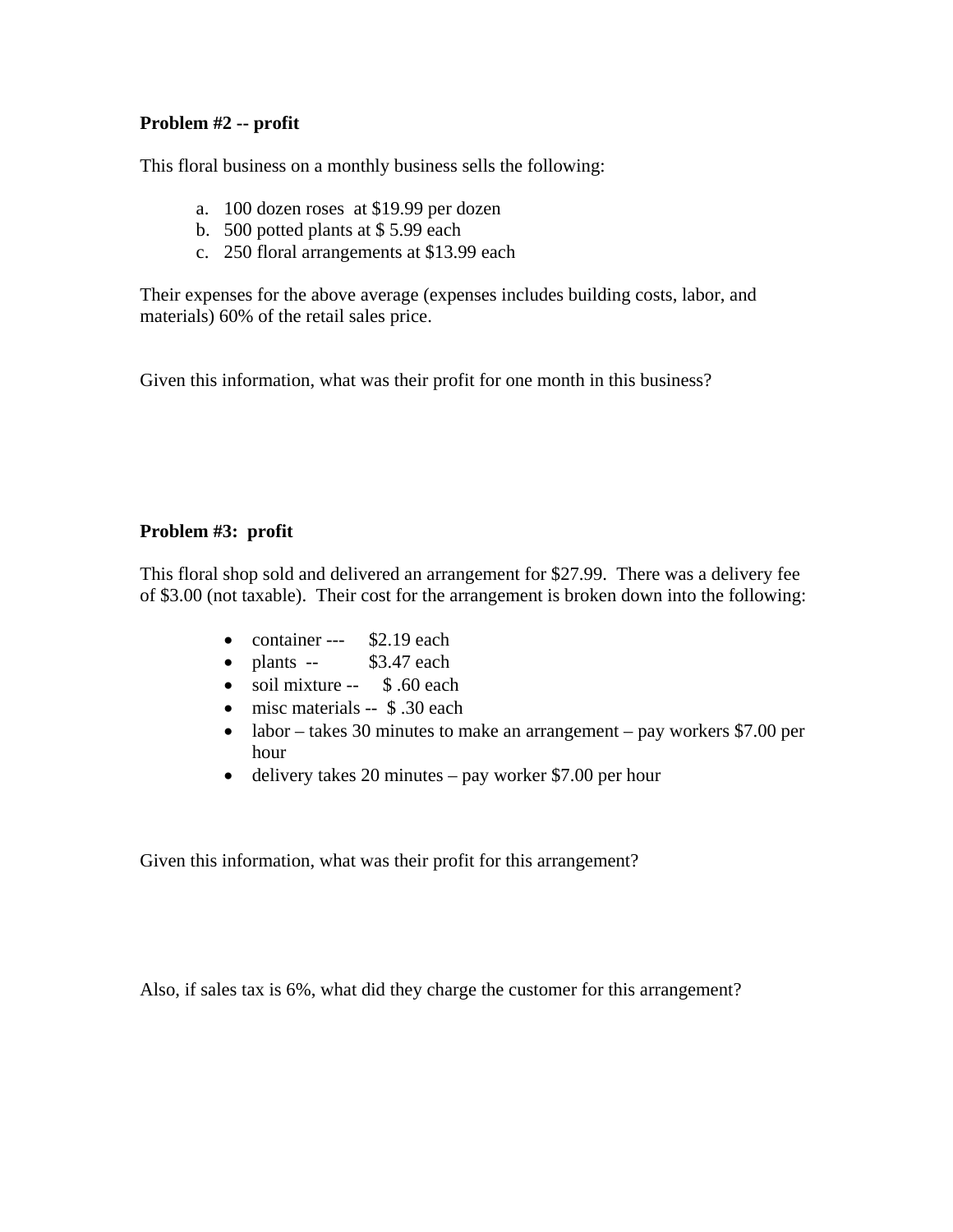## **Problem #4: determining volume**

Philip owns a landscape business that specializes in hard wood mulches. He knows that during delivery and in the process of mulching, that the mulch will settle down (compact) 1/3 of what is required. Therefore, 1/3 more mulch is needed to what is calculated as the volume for a particular area. For this problem, a client has a garden bed that is 18 feet wide and 42 feet long. It needs to be mulched to a depth of 6 inches. The red mulch that this client desires in now selling for \$32 per yard (includes delivery). What will be this customers bill (including the 6% sales tax) to mulch that one garden? (remember to include for compaction).

#### **Problem #5: determining area**

In this problem, a customer of Jon's Landscape would like to have pavers placed into his driveway instead of pouring concrete. The pavers are 4 inches wide, 8 inches long, and 3 inches thick. The driveway is 18 feet wide and 48 feet long. If the pavers sell for \$ .56 each, how much will this customer spend on just the pavers? (do not include any sales tax or delivery fee).

## **Problem #6: determining volume**

Ms. Jones has plants between her house and the sidewalk. The area is rectangular in shape, 5 feet wide and 40 feet long. In her backyard, she has round-shaped bed with a diameter of 8 feet. She filled the beds with 8 inches of topsoil. How many total yards of topsoil did she use to fill the two plant beds?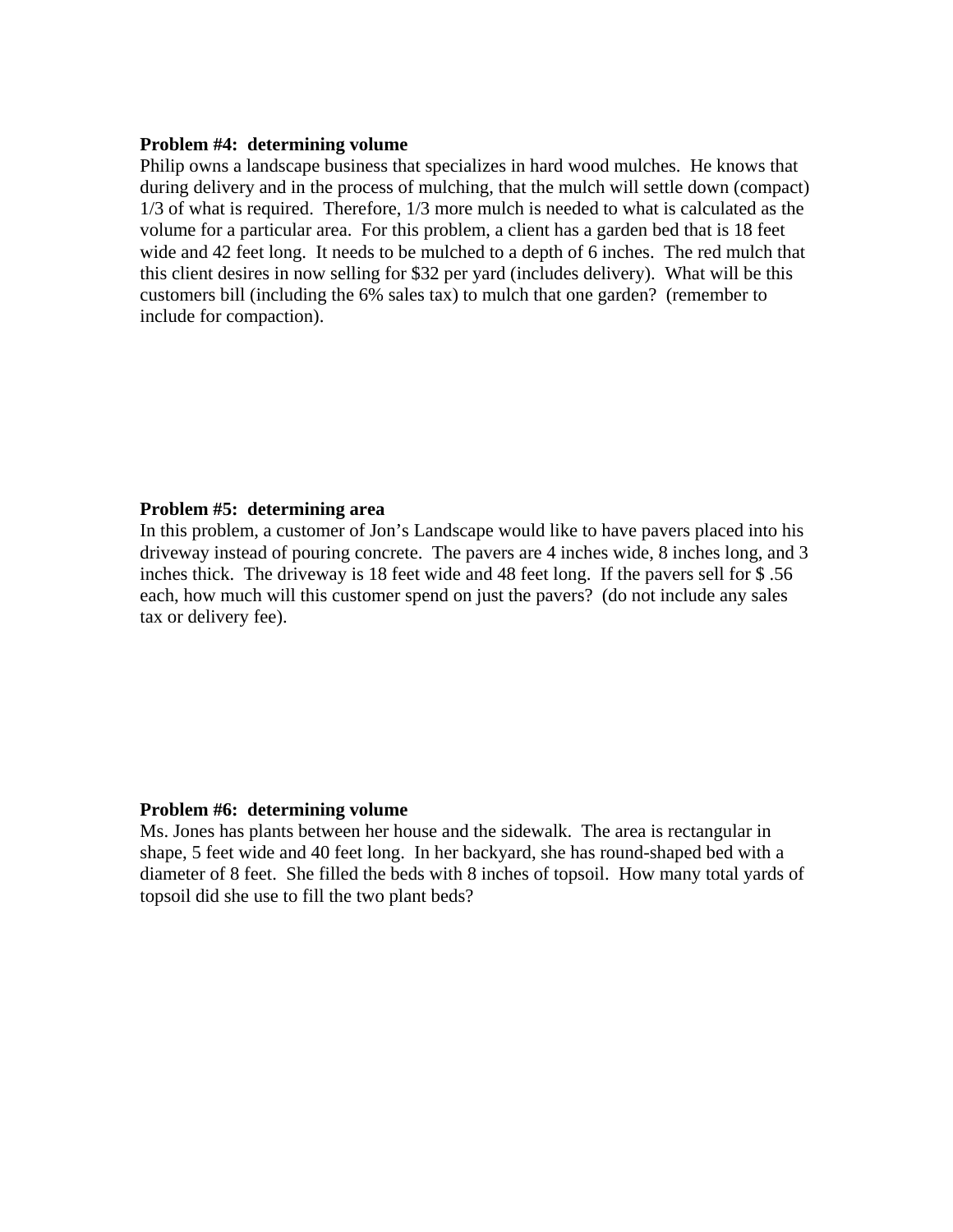# **Problem #7:**

Mr. Lundberg owns and operates a landscape business in which he has a crew headed by Douglas who will apply liquid chemicals to lawns to treat for crabgrass. It is recommended that the crabgrass herbicide be mixed at the rate of 2 ounces per 50 gallons of water. The application rate (of the herbicide  $\&$  water) is two (2) gallons per 100 square feet of lawn area. If Michelle Dohlman has a lawn that is 230 feet wide and 180 feet long, how many ounces of crabgrass herbicide will be needed?

# **Problem #8: slope**

Tim has a lawn that is 60 feet long. The elevation at the starting point is 3 feet more than the ending point. What is the slope of this lawn?

# **Problem #9: fertilizer and area**

Suppose you purchase a 50 pound bag of 10 - 6- 4 fertilizer to apply to a lawn. The bag indicates that it will cover 1500 square feet of area. The lawn you will apply this to is 80 feet by 140 feet. How many bags will it take?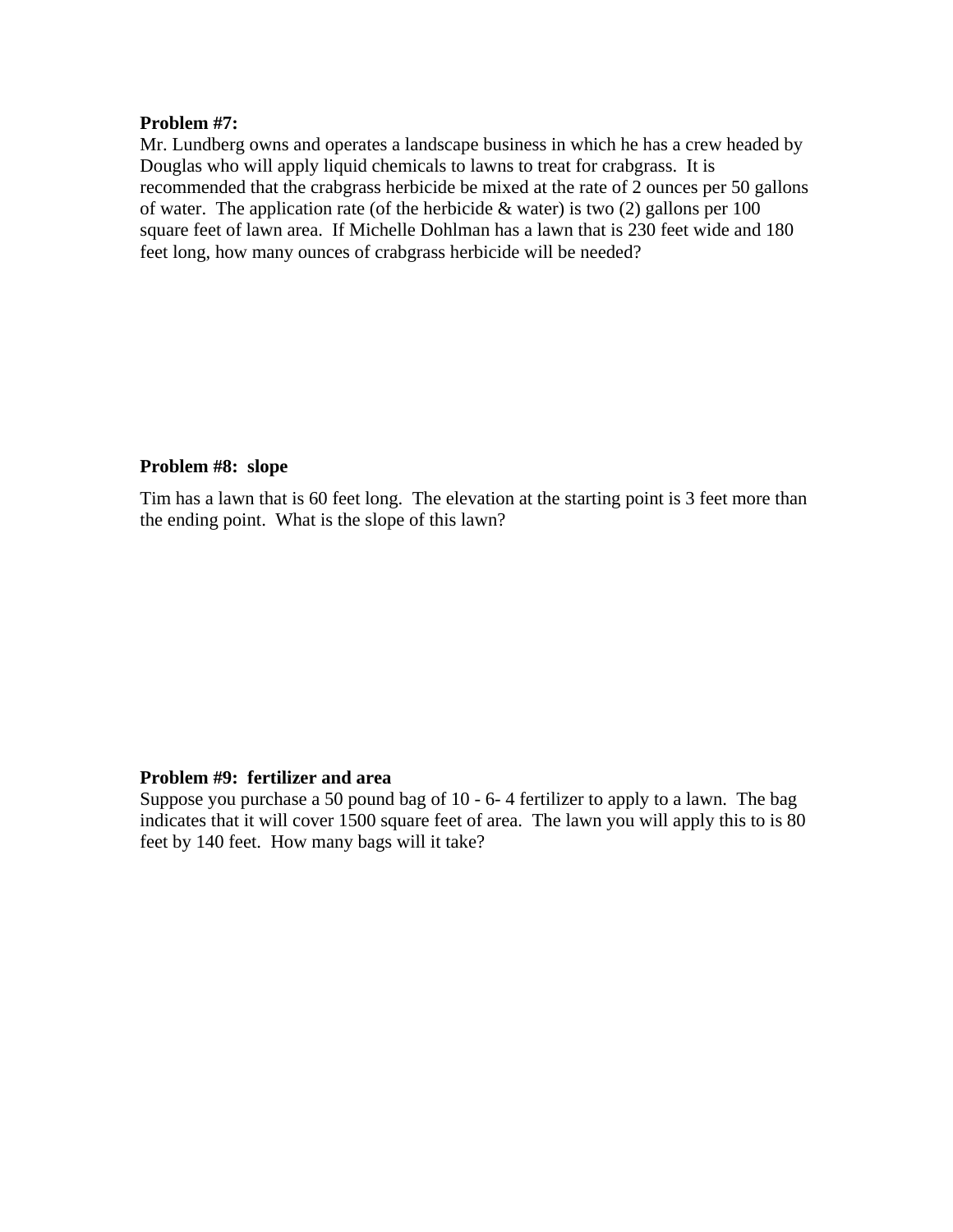## **Problem #10: insecticide usage and area**

An insecticide is applied in the ratio of 1 quart per acre. How much would be used on a plot 150 feet by 220 feet?  $(1 \text{ acre} = 43,560 \text{ square feet})$ 

## **Problem #11:**

You need to fertilizer a lawn with a  $10 - 10 - 10$  fertilizer. The lawn dimensions are 60 feet by 80 feet. If the label of the fertilizer recommends an application of 3.0 pounds of nitrogen for 1000 square feet, how many pounds of fertilizer do you need to apply?

### **Problem #12: cuttings**

You need to propagate English Ivy plants for the coming season. Based on the past years sales, you estimate you need to have 4,100 plants. Knowing that 8% of the cuttings will not root, how many cuttings should you take?

### **Problem #13: germination rate and area**

You wish to apply 3 pounds of live grass seed per 1000 square feet of lawn space. The grass seed you bought has a 90% germination rate. How many pounds of the seed must be applied to meet your goal? (your lawn is 110 feet wide and 140 feet long).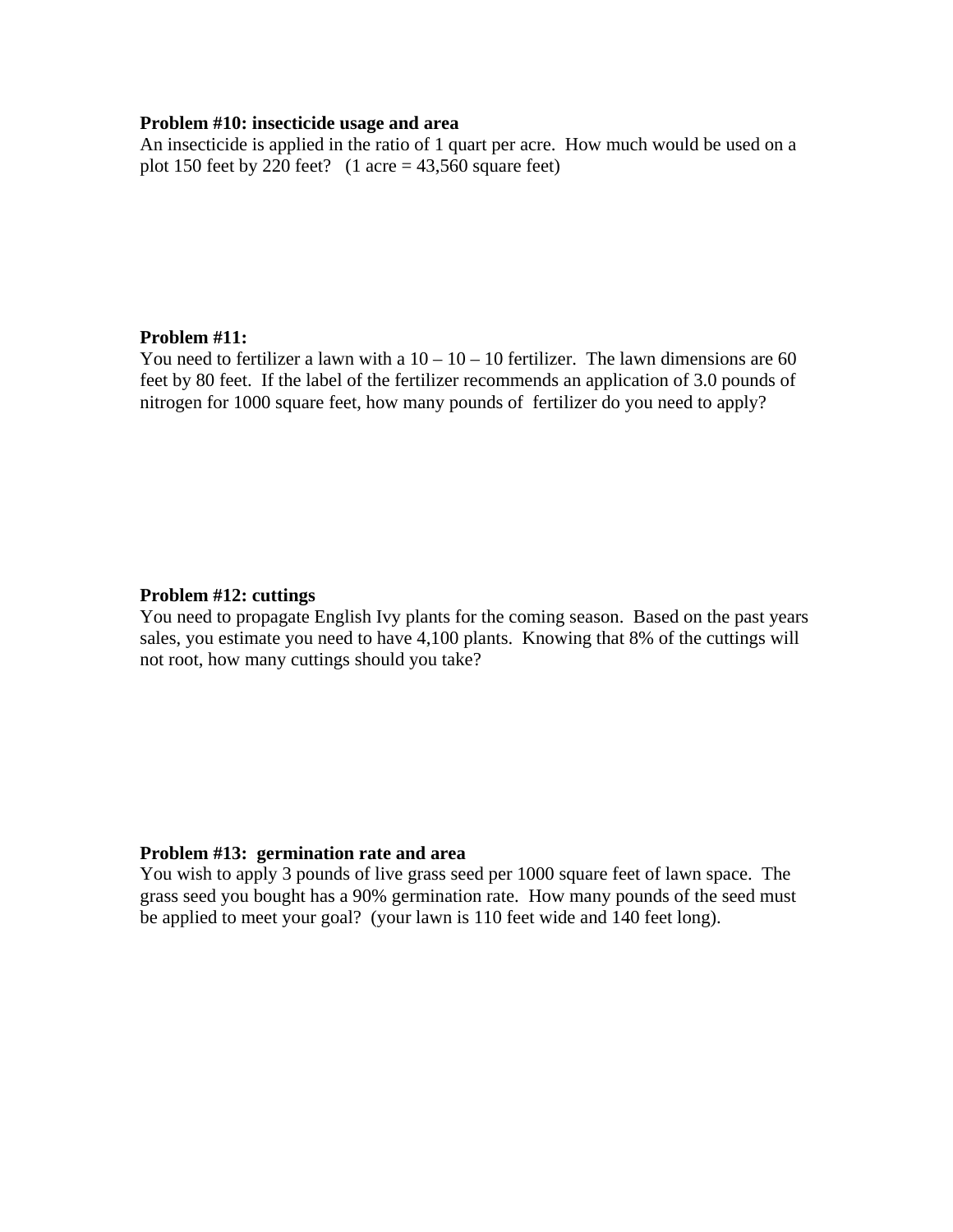# **Problem #14: fertilizer and ara**

You wish to apply 3 pounds of nitrogen per 1000 square feet of lawns you maintain using a 25-10-15 fertilizer. You have 60 pounds of this fertilizer on hand. How many square feet of lawn can you fertilize with the amount of fertilizer you have on hand?

## **Problem #15: fertilizer and area**

 Suppose you purchase a 50 pound bag of 16 - 6- 4 fertilizer to apply to a greenhouse flowerbeds. The bag indicates that it will cover 1000 square feet of area. The flowerbeds you will apply this to are 80 feet by 160 feet. If each bag sells for \$9.39 each (without tax), how much will it cost to fertilize these flowerbeds?

## **Problem #16: volume**

 A rectangular reflecting pool 12 feet by 16 feet has been removed from a garden site. The 3-foot deep hole that is left must be filled and leveled with soil and then have roses planted at a later time. How many cubic yards of soil will it take?